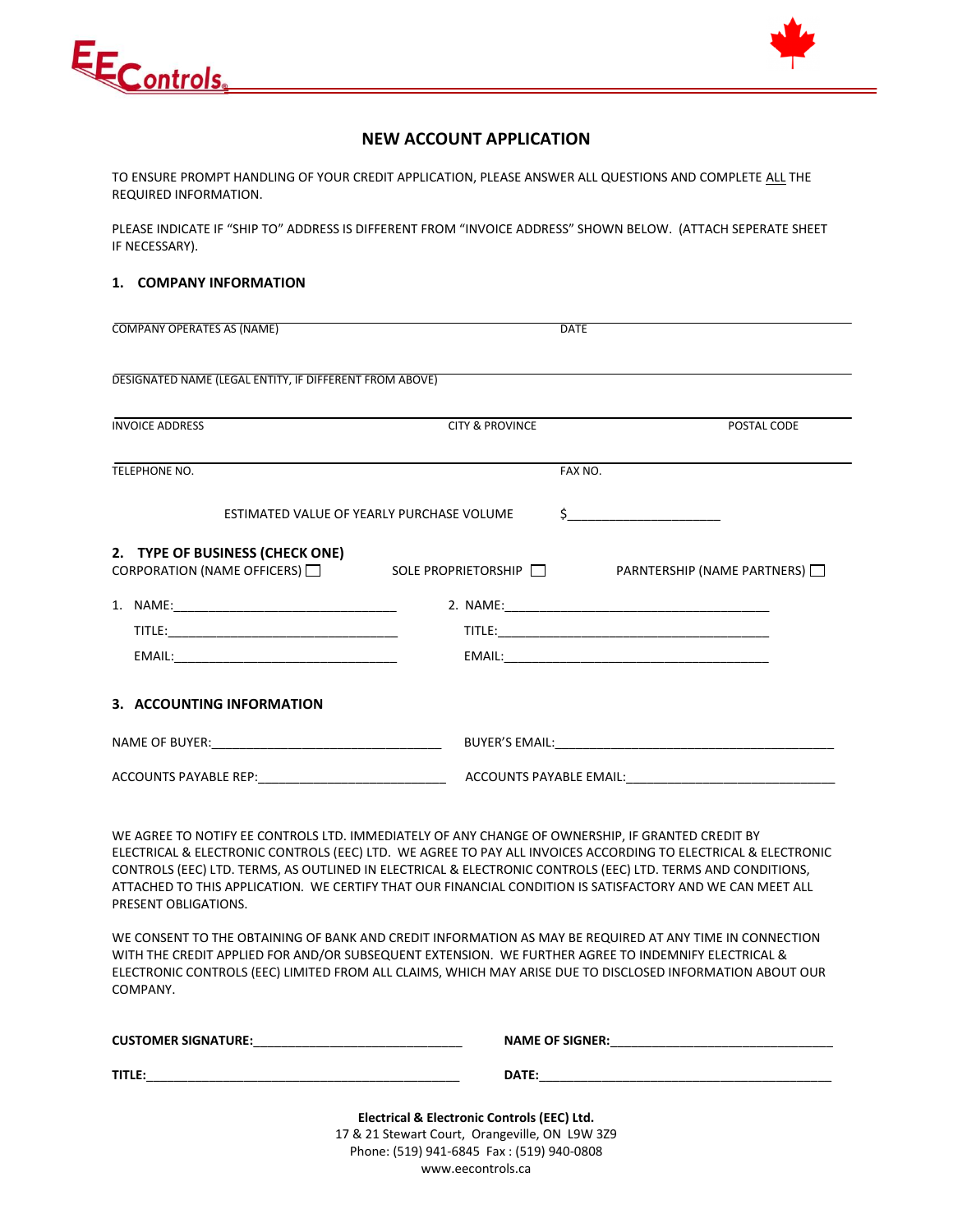



New Account Application continued

| <b>4. BUSINESS INFORMATION</b>                                   |        |  |  |  |
|------------------------------------------------------------------|--------|--|--|--|
|                                                                  |        |  |  |  |
|                                                                  |        |  |  |  |
|                                                                  |        |  |  |  |
|                                                                  |        |  |  |  |
|                                                                  |        |  |  |  |
|                                                                  |        |  |  |  |
|                                                                  |        |  |  |  |
| 5. SUPPLIER REFERENCES (PLEASE PROVIDE BOTH PHONE & FAX NUMBERS) |        |  |  |  |
|                                                                  | EMAIL: |  |  |  |

| ADDRESS:                    |              |
|-----------------------------|--------------|
| <b>CITY &amp; PROVINCE:</b> | POSTAL CODE: |
| PHONE:                      | FAX:         |

| B. NAME:                    | EMAIL:       |
|-----------------------------|--------------|
| ADDRESS:                    |              |
| <b>CITY &amp; PROVINCE:</b> | POSTAL CODE: |
| PHONE:                      | <b>FAX</b>   |

| C. NAME:                    | EMAIL:       |
|-----------------------------|--------------|
| ADDRESS:                    |              |
| <b>CITY &amp; PROVINCE:</b> | POSTAL CODE: |
| PHONE:                      | FAX:         |

| D. NAME:                    | EMAIL:       |
|-----------------------------|--------------|
| ADDRESS:                    |              |
| <b>CITY &amp; PROVINCE:</b> | POSTAL CODE: |
| PHONE:                      | FAX:         |

Electrical & Electronic Controls (EEC) Ltd. 17 & 21 Stewart Court, Orangeville, ON L9W 3Z9 Phone: (519) 941-6845 Fax: (519) 940-0808 www.eecontrols.ca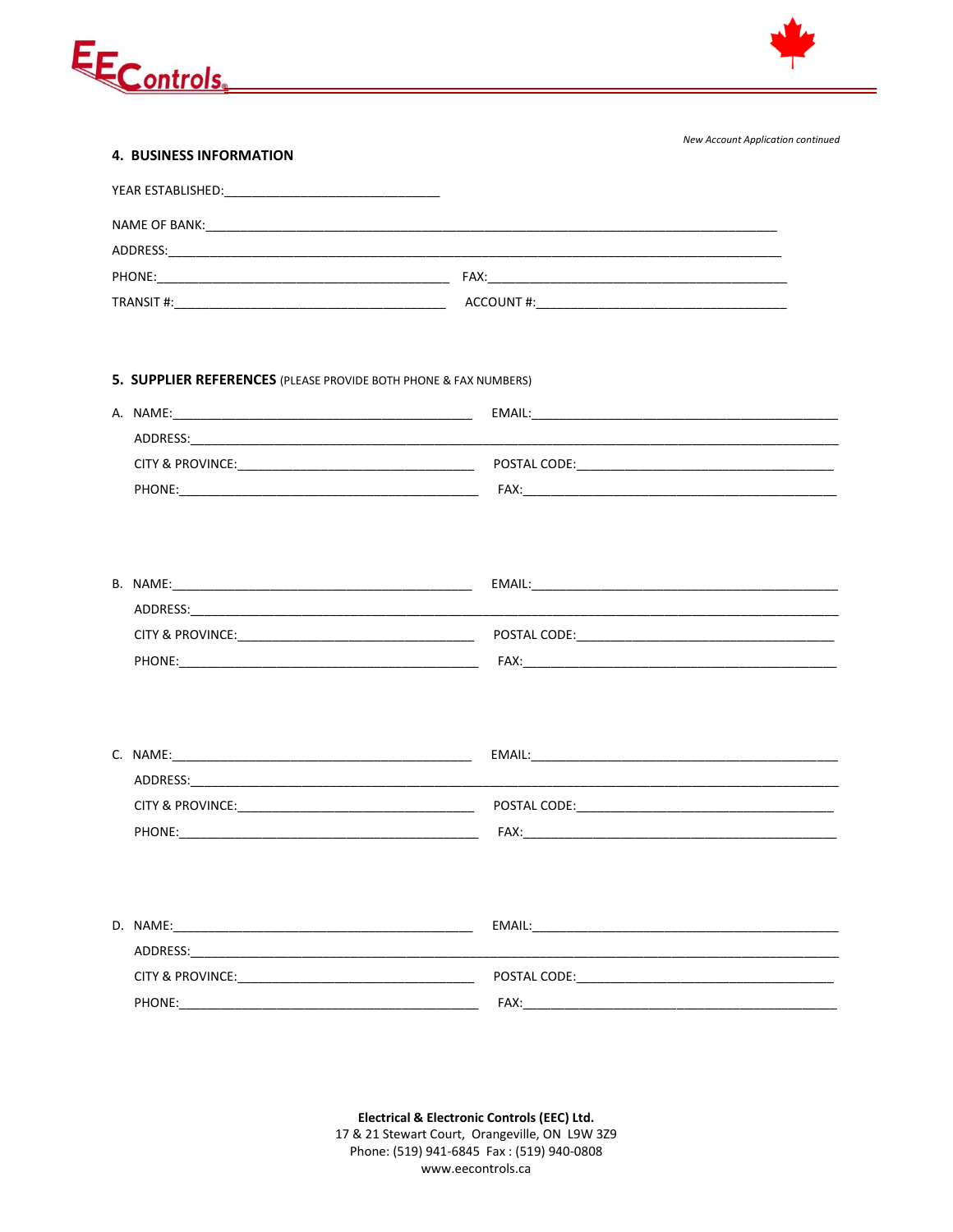# <u>EControls</u>



## **General Terms and Conditions of Sale**

The following terms and conditions of sale shall apply to any sale of goods by Electrical & Electronic Controls (EEC) Limited (hereinafter called "EE Controls"). Purchaser shall be deemed to have full knowledge of the terms and conditions herein and such terms and conditions shall be binding if the goods referred to herein are delivered to and accepted by Purchaser, or if Purchaser does not within five days from the date hereof deliver to EE Controls a written objection to said terms and conditions or any part thereof.

### **1. GENERAL**

In the event of any conflict or inconsistency between the terms and conditions of sale herein and the terms and conditions contained in the Purchaser's order or in any other form issued by Purchaser, whether or not any such form has been acknowledged or accepted by EE Controls, EE Controls' terms and conditions herein shall prevail. No waiver, alteration or modification of these terms and conditions shall be binding upon EE Controls unless made in writing and signed by a duly authorized representative of EE Controls.

### **2. QUOTATIONS**

Unless otherwise stated, EE Controls' quotation shall be null and void unless accepted by Purchaser within thirty (30) days from the date of quotation. Freight costs are not included in any quotation unless specifically noted in writing.

#### **3. PURCHASE ORDERS**

All orders must be placed in writing either by purchase order or on your letterhead. Orders must include part number, price, shipping details and be signed by an authorized representative of purchasing company.

#### **4. CREDIT & PAYMENT TERMS**

Credit terms are subject to EE Controls approval. If credit has not been arranged, a fifty percent (50%) deposit must accompany all purchase orders of custom panels and full balance is due at the time of delivery. If purchase is for parts, full payment of invoice is required at time of order. If credit relations are desired and have not been previously established, shipping delays will be avoided if references and a signed credit application are supplied to EE Controls by the purchaser. Unless stated otherwise terms of sale are net 30 days from the date of invoice. All overdue accounts are subject to interest at a rate of 2% per month. Accounts with invoices over 90 days will be put on a credit hold. Accounts over 120 days are subject to collection action at the cost of the Purchaser.

#### **5. DEBT COLLECTION FEES**

The Purchaser is liable for any debt collection service fees incurred in respect of any outstanding and overdue debts that the Purchaser owes to EE Controls.

#### **6. PRICES / COST OF TRANSPORTATION**

All quoted prices are based on the current exchange rates, tariffs and costs of manufacture. Unless otherwise stated in the quotation, quoted prices are subject to change by EE Controls with or without notice until Purchaser's acceptance. Prices are subject to correction for error. Unless otherwise stated, all prices are f.o.b. factory and include domestic packing. Customary methods of transportation shall be selected by EE Controls and such transportation will be at Purchaser's expense. Special methods of transportation will be used upon Purchaser's request and at Purchaser's additional expense provided reasonable notice of Purchaser's transportation requirements are given by Purchaser to EE Controls prior to shipment. The unloading of materials at the point of destination shall be the sole responsibility of the purchaser.

### **7. TAXES**

Prices do not include Harmonized Goods & Services Tax, Provincial or Municipal sales, use, value-added or similar tax. Accordingly, in addition to the price specified herein, the amount of any present or future sales, use, value-added or similar tax applicable to the sale of the goods hereunder to or the use of such goods by Purchaser shall be paid by Purchaser to the entire exoneration of EE Controls.

### **8. DELIVERY**

Delivery schedules are approximate and are based on prevailing market conditions applicable respectively at the time of EE Controls' quotation and EE Controls' acceptance of Purchaser's Order. Delivery shall also depend on the prompt receipt by EE Controls of the necessary information to allow maintenance of the engineering and production schedules. EE Controls may extend delivery schedules or may, at its option, cancel Purchaser's order in full or in part without liability other than to return any deposit or prepayment which is unearned by reason of the cancellation.

### **9. FORCE MAJEURE**

EE Controls shall not be responsible or liable for any loss or damage incurred by Purchaser herein resulting from causes beyond the reasonable control of EE Controls including, but without limitation, acts of God, war, invasion, insurrection, riot, the order of any civil or military authority, fire, flood, weather, acts of the elements, delays in transportation, unavailability of equipment or materials, breakdown, sabotage, lock-outs, strikes or labour disputes, faulty castings or forgings, or the failure of EE Controls' suppliers to meet their delivery promises. The acceptance of delivery of goods by Purchaser shall constitute a waiver of all claims for loss or damage due to any delay whatsoever.

#### **10. SHIPMENT/DAMAGES OR SHORTAGES IN TRANSPORT/RISK**

Except for obligations stated under "Warranty" herein, EE Controls' responsibility for goods ceases upon delivery to the carrier. In the event of loss or damage during shipment, Purchaser's claim shall be against the carrier only. EE Controls will, however, give Purchaser any reasonable assistance to secure adjustment of Purchaser's claim against the carrier provided immediate notice of such claim is given by Purchaser to EE Controls.

#### **11. INSPECTION AND ACCEPTANCE**

Purchaser shall examine all goods upon receipt and prior to use. All claims for damage, shortage, errors in shipment or improper delivery must be made to EE Controls in writing within ten (10) business days of delivery, after which date Purchaser will be deemed to have irrevocably accepted the goods, if not previously accepted, and will have no right to reject the goods or to revoke acceptance. Purchaser must make any claims for billing errors or adjustments to EE Controls in writing within ten (10) business days from the invoice date. Claims not received in writing within such period of time will be waived by Purchaser.

**Electrical & Electronic Controls (EEC) Ltd.** 17 & 21 Stewart Court, Orangeville, ON L9W 3Z9 Phone: (519) 941-6845 Fax : (519) 940-0808 www.eecontrols.ca